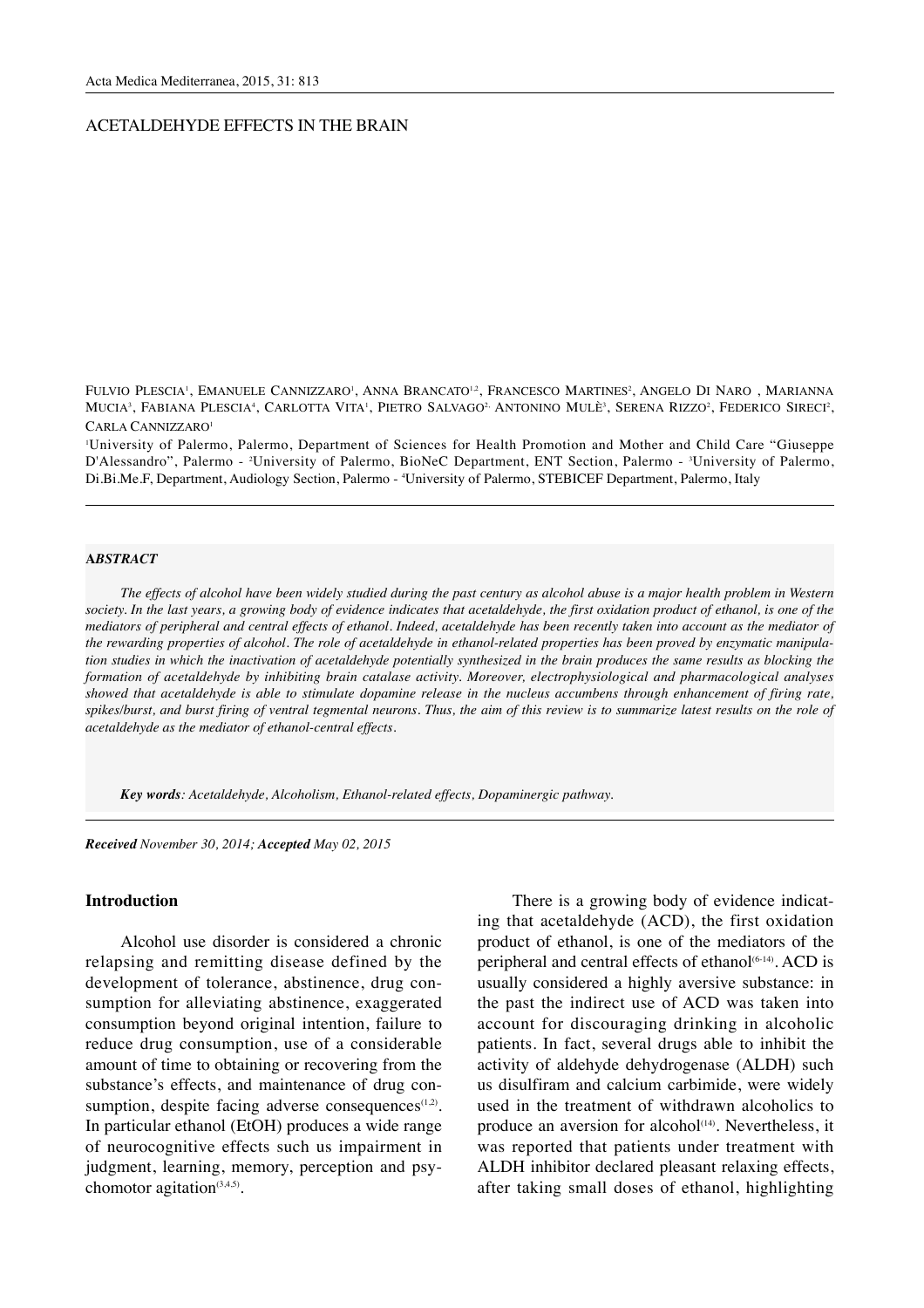that ACD might exert positive emotional as well as motivational effects. More recently, many reports pointed out the role of centrally formed ACD<sup>(16,17)</sup>, which can facilitate locomotor activity, may produce anxiolytic effect in rats $(7)$  and can contribute to the overall psychotropic action of alcohol consumption $(18)$ .

Thus, many researches support the theory that the motivational properties of ethanol might depend upon the action of its metabolites in the central nervous system (CNS), and by ACD in particular<sup>(8, 19-22)</sup>. Given these premises the issue addressed in this review is an overview of the latest data on the role of ACD as the mediator of the central effects of ethanol, focusing on its capacity to affect the neurocircuitries and neuropeptides involved in addictive behaviour $(23)$ .

## **Materials and methods**

The author's search targeted evidence-based guidelines, evidence-based summaries, systematic reviews and recent experimental research on acetaldehyde formation in the brain and its role as the mediator of ethanol-central effects. The keywords used were "ACD'' or ''ACD" in the brain'' or ''dopaminergic pathway'' or ''EtOH-central effects'' or ''ACD and VTA'' or ''ACD and EtOH-related addictive behaviour''. Through this simple strategy we identified more than 10000 using two primary sources for identify relevant information: PubMed and SCOPUS (last accessed via PubMed and SCO-PUS on February 16, 2015).

## **ACD Formation In The Brain**

ACD formation by the oxidative metabolism of ethanol takes place in different organs and involves multiple enzymes, including alcohol dehydrogenase (ADH), catalase and cytochrome P4502E1 (CYP2E1)<sup>(24)</sup>. In detail, ACD is obtained from peripheral metabolism of EtOH by the activity of ADH-1, the most important enzyme that metabolizes ethanol in the liver $(25,26)$ . In the brain, ADH is idle $(27)$ , and ACD formation from EtOH occurs by the catalase system, whose presence in the central nervous system has been demonstrated through the study of ethanol metabolism in neuronal cultures and brain homogenates $(27)$ , and by the  $CYP2E1^{(28)}$ . Finally, in the liver ACD is converted rapidly into acetic acid by ALDH.

The concentration of ACD in the brain is important for mediating the pharmacological effects of EtOH. ACD formed in the liver penetrates into the brain from the periphery with difficulty because of the presence of ALDH in the microvasculature of the brain<sup>(30)</sup>. Therefore, the blood–brain barrier limits ACD diffusion into the brain, such that little ACD produced by peripheral ethanol metabolism penetrates into the brain under normal conditions<sup>(31)</sup>. Further research indicates that the saturation of peripheral ALDH, given by a high concentration of ACD, allows it to reach the brain<sup>(20)</sup>. Studies showing central effects of peripherally administered ACD seem to validate this possibility<sup> $(22,32)$ </sup>. Several groups have shown that brain ACD is produced during in situ ethanol oxidation<sup>(29)</sup>. Brain catalase activity modulates ACD formation in the brain from ethanol metabolism and has been involved in the regulation of ethanolinduced behaviours<sup>(33-37)</sup>. Different studies have shown that inactivating ACD potentially synthesized in the brain with the sequestering agent Dpenicillamine (DP) produces the same results as blocking the formation of ACD by inhibiting brain catalase activity<sup>(8,38)</sup>.

In addition to catalase system, CYP2E1, the major ethanol inducible CYP, expressed in the neuronal cells in rat and human brain (39,40), might play a role in the production of brain ACD by EtOH metabolism. This enzyme has been shown to be expressed in mammalian brain, although the levels of CYP2E1 reported in the brain vary considerably among laboratories. Most studies have indicated that CYP2E1 is expressed at extremely low levels in the brain<sup>(41)</sup>, whereas other reports have shown much higher expression of CYP2E1 in control rat brain<sup>(39)</sup>.

Recently, in vitro studies conducted by Zimatkin et al., in  $2006^{\text{(29)}}$  have emphasized that CYP2E1 contributes to brain ethanol metabolism into ACD for about 20%, whith respect to 80% of the catalase.

#### **ACD And VTA Regulation**

All substances of abuse are able to influence behaviour through their ability to stimulate dopamine (DA) release in the mesocorticolimbic system, composed of ventral striatum, extended amygdala, hippocampus, anterior cingulate, prefrontal cortex and insula, which are innervated by dopaminergic projections from the ventral tegmen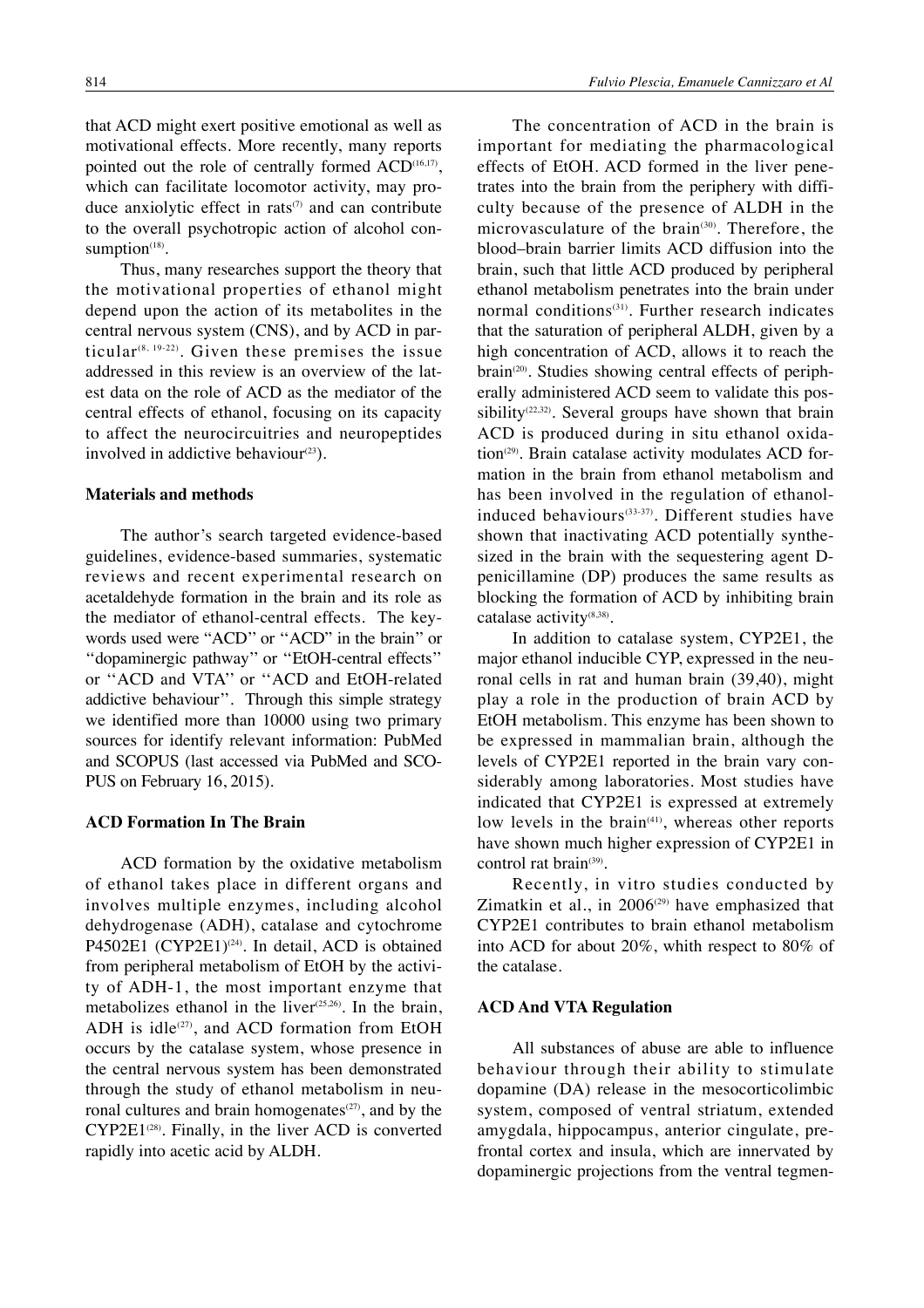tal area  $(VTA)^{(42.44)}$ . EtOH, as well as other substances of abuse, has numerous specific actions on DA VTA neurons: electrophysiological studies have showed that acute EtOH increases VTA neuronal activity<sup>(45,46)</sup> and augments DA release in nucleus accumbens (Nacc) shell<sup>(47)</sup>. Increasing evidence focuses on ACD as one of the mediators of the rewarding and motivational properties of ethanol: indeed, ACD itself, and as a consequence of the metabolism of EtOH, has been reported to possess its own reinforcing effects. In particular, Foddai et al.,  $2004(48)$  have shown that acute intravenous ACD administration increases the firing rate, spikes/burst, and burst firing of VTA neurons. Moreover, micro-dialysis and electrophysiology studies have demonstrated that oral ACD administration increases dopamine levels in the NAcc shell and promotes VTA DA neuronal spontaneous activity<sup>(12)</sup>.

Beautifully performed electrophysiological and pharmacological experiments have showed that ACD exerts a modulatory activity on two different ion channels, A-type K+ and hyperpolarization-activated cation channels. In particular, it seems that inhibition of A-type K+ channels and activation of hyperpolarization-activated cation channels contribute to the enhancing effect of ACD on DA firing $(49)$ .

Other studies have investigated the role and the effects of ACD in the activation of the reward pathway, through the pharmacological modulation of peripheral metabolism and activity of ACD. In particular, the reduction in ACD in the presence of its tapping agent, penicillin-derived sulfhydryl amino acid DP, was able to interfere with EtOH action, strongly supporting the hypothesis that some of the behavioural and rewarding<sup>(21)</sup> effects of ethanol are mediated by ACD. Rats pretreated with an ADH inhibitor, 4-methyl-pyrazole (4-MP), showed no increase in striatal dopamine levels following ethanol intragastric administration $(12,48)$ .

In the last years many researchers have focused their attention on the role played by addictive drugs in the activation of extracellular signal regulated kinases (ERK), a biochemical index taken into account to better understand the ability of a drug to activate DA-neuronal activation $(50,51)$ , and therefore proposed as a selective marker for addictive compounds $(52)$ . In this regard, Ibba et al.,  $2009^{(53)}$  have reported that ethanol, similarly to other addictive drugs, activates ERK in Nacc and in the extended amygdala via a DA D1 receptor-

mediated mechanism, suggesting that this pathway plays a crucial role in the primary mechanism of ethanol rewarding and motivational effect. Recently Vinci et al.,  $2010^{(54)}$ , in order to assess the role of ACD in the modulation of ERK, have demonstrated that the inhibition of EtOH metabolism by 4-MP, and the sequestration of newly formed ACD by DP prevent ERK activation by EtOH, just blocking ERK phosphorylation by ACD. Furthermore, many studies have focused their attention on the role of DA in the activation of ERK via D1-receptors in the Nacc and extended amygdala. In particular, it has been reported that treatment with SCH 39166, a D1 receptor antagonist, prevents ACD-elicited ERK activation $(54)$  and ACD-induced conditioning place preference<sup>(50)</sup>. The clear influence of D1 receptor activity on ACDinduced ERK activation provides further evidence of ACD incentive properties, whose contribution must be taken into account in studying and treating ethanol-related behaviours.

# **Conclusions**

The functional data obtained by different research groups in the last years emphasize the role played by ACD as the mediator of consumption, tolerance, and reinforcement induced by EtOH intake. Nevertheless, despite recent progress in ACD- and EtOH-related addictive behaviour research, several outstanding questions remain. Indeed if the elucidation of ACD mechanisms of action in the induction and maintenance of the operant drinking behaviour have emphasized the direct and indirect (through the endocannabinoidergic system) involvement of DA transmis $sion$ <sup> $(11,14)$ </sup>, a central need is the comprehension of the relationship and degree of overlap between ACD's addictive, emotional and cognitive properties.

In addition, more observations are necessary in order to fully understand the intrinsic mechanisms by which the formation of ACD from EtOH can be able to induce a readaptation of the neurotransmitter and peptidergic circuitries that contribute to the onset and the maintenance of alcohol addiction.

In conclusion, in order to quantify the contribution of ACD to the central effect of EtOH, the study of ethanol metabolism, with a focus on brain catalase and CYP2E1, may help clarifying the elements of individual vulnerability to alcohol addiction, in order to arrange a more effective and tai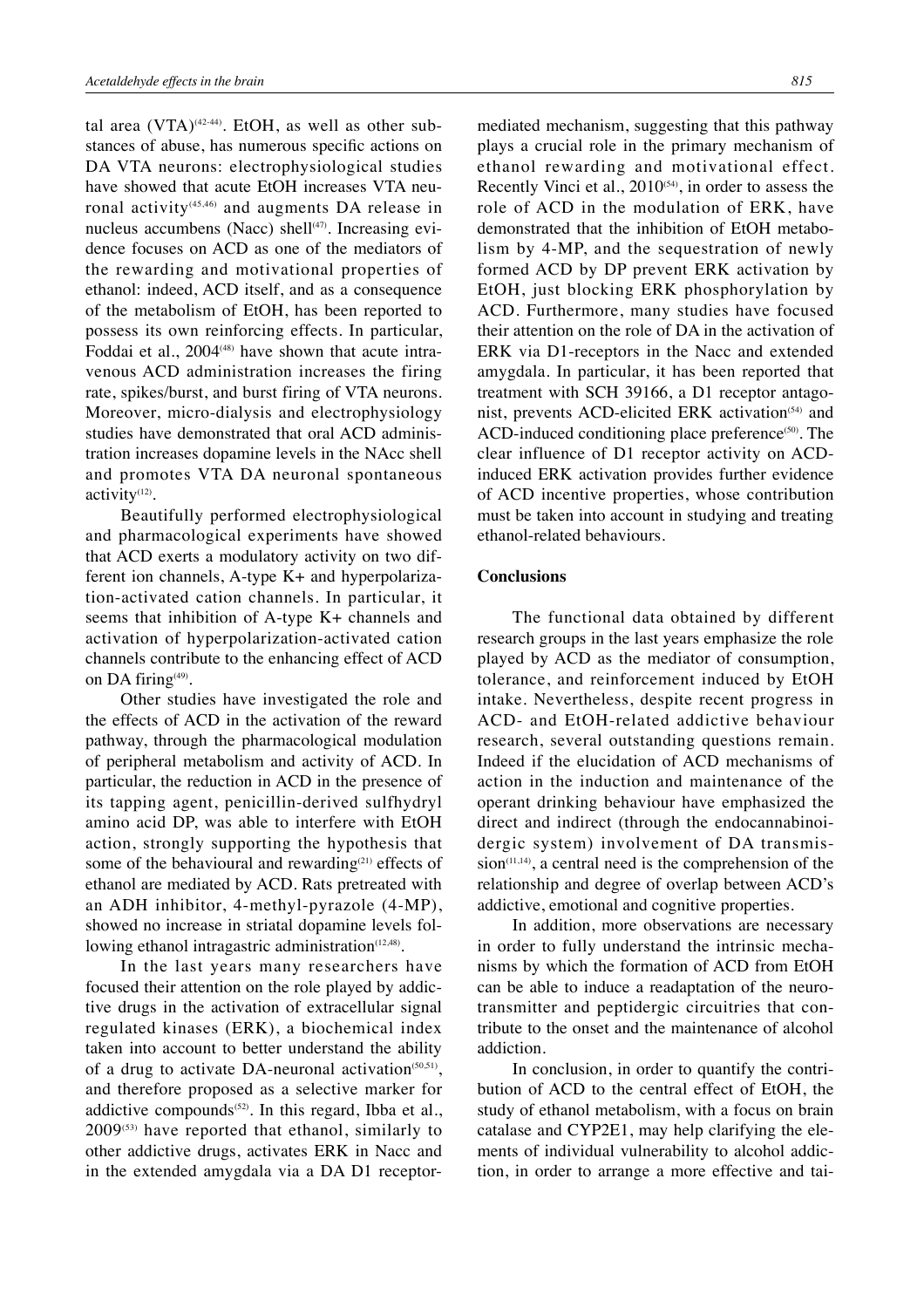lored strategy aimed to the prevention and the treatment of alcohol abuse.

## **References**

- 1) Problems; 1992. 10th edn. Geneva: World Health Organization.
- 2) *American Psychiatric Association, Diagnostic and Statistical Manual of Mental Disorders;* 1994. 4th edn. Washington, DC: American Psychiatric Press..
- 3) Prat G, Adan A, Pérez-Pàmies M, Sànchez-Turet M. *Neurocognitive effects of alcohol hangover*. Addict Behav 2008; 33: *15-23*.
- 4) Dom G, De Wilde B, Hulstijn W, Van den Brink W, Sabbe B. *Decision-making deficits in alcohol-dependent patients with and without comorbid personality disorder.* Alcohol Clin Exp Res 2006; 30: *1670-1677*.
- 5) Cannizzaro E, Cannizzaro C, Plescia F, Martines F, Soleo L, Pira E, Lo Coco D*. Exposure to ototoxic agents and hearing loss: a review of current knowledge.* Hearing Balance and Communication 2014; 12; *166-175*.
- 6) Brancato A, Plescia F, Marino RA, Maniaci G, Navarra M, Cannizzaro C. *Involvement of dopamine D2 receptors in addictive-like behaviour for acetaldehyde.* PLoS One 2014; 13; 9(6): *e99454*.
- 7) Cacace S, Plescia F, Barberi I, Cannizzaro C. *Acetaldehyde oral self administration: evidence from the operant-conflict paradigm*. Alcohol Clin Exp Res 2012; 36: *1278-1287*.
- 8) Correa M, Manrique HM, Font L, Escrig MA, Aragon CM. *Reduction in the anxiolytic effects of ethanol by centrally formed acetaldehyde: the role of catalase inhibitors and acetaldehyde-sequestring agents.* Psychopharmacology 2008; 200: *455-464.*
- 9) Correa M, Salamone JD, Segovia KN, Pardo M, Longoni R, Spina L, et al. *Piecing together the puzzle of acetaldehyde as a neuroactive agent.* Neurosci Biobehav Rev 2012; 36: *404-430*.
- 10) Cannizzaro C, La Barbera M, Plescia F, Cacace S, Tringali G. *Ethanol modulates corticotropin releasing hormone release from the rat hypothalamus: does acetaldehyde play a role?* Alcohol Clin Exp Res 2010; 34: *588-593*.
- 11) Cannizzaro C, Plescia F, Cacace S. *Role of acetaldehyde in alcohol addiction: current evidence and future perspectives.* Malta Med J 2011; 23: *27*.
- 12) Diana M, Peana AT, Sirca D, Lintas A, Melis M, Enrico P. *Crucial Role of Acetaldehyde in Alcohol Activation of the Mesolimbic Dopamine System.* Ann NY Acad Sci 2008; 1139: *307-317*.
- 13) Plescia F, Cannizzaro C. *Alcohol addiction: a role for acetaldehyde.* Acta Medica Mediterranea, 2009; 25: *97*.
- 14) Plescia F, Brancato A, Marino RA, Cannizzaro C. *Acetaldehyde as a drug of abuse: insight into AM281 administration on operant-conflict paradigm in rats.* Front Behav Neurosci 2013; 11; 7: 64.
- 15) Quertemont E. *Genetic polymorphism in ethanol metabolism: acetaldehyde contribution to alcohol abuse and alcoholism.* Mol. Psychiatry 2004; 9: *570-581*.
- 16) Correa M, Pascual M, Sanchis-Segura C, Guerri C, Aragon CM. *Lead-induced catalase activity differentially modulates behaviors induced by short-chain alcohols.* Pharmacol Biochem Behav 2005; 82: *443- 452*.
- 17) Peana AT, Enrico P, Assaretti AR, Pulighe E, Muggironi G, Nieddu M, et al. *Key role of ethanolderived acetaldehyde in the motivational properties induced by intragastric ethanol: a conditioned place preference study in the rat*. Alcohol Clin Exp Res. 2008; 32: *249-258.*
- 18) Tambour S, Didone V, Tirelli E, Quertemont E. *Dissociation between the locomotor and anxiolytic effects of acetaldehyde in the elevated plus-maze: Evidence that acetaldehyde is not involved in the anxiolytic effects of ethanol in mice.* Eur Neuropsychopharmacol 2005; 15: *655-662*.
- 19) Deitrich RA. Acetaldehyde: déjà vu du jour. J Stud Alcohol 2004; 65:557–572.
- 20) Quertemont E, Tambour S, Tirelli E. *The role of acetaldehyde in the neurobehavioral effects of ethanol: a comprehensive review of animal studies.* Prog Neurobiol 2005; 75: *247-274*.
- 21) Font L, Aragon CM, Miquel M. *Voluntary ethanol consumption decreases after the inac-tivation of central acetaldehyde by d-penicillamine*. Behav Brain Res 2006; 171: *78-86*.
- 22) Peana AT, Assaretti AR, Muggironi G, Enrico P, Diana M. *Reduction of ethanol-derived acetal¬dehyde induced motivational properties by L-cysteine.* Alcohol Clin Exp Res 2009; 33: *43-48*.
- 23) Plescia F, Brancato A, Marino RA, Vita C, Navarra M, Cannizzaro C. *Effect of Acetaldehyde Intoxication and Withdrawal on NPY Expression: Focus on Endocannabinoidergic System Involvement.* Front Psychiatry 2014; 1; 5: *138.*
- 24) Lieber CS. *Carbohydrate deficient transferrin in alcoholic liver disease: mechanisms and clinical implications*. Alcohol 1999; 19(3): *249-254*.
- 25) Smith BR, Aragon CM, Ami Z. *Catalase and the production of brain acetaldehyde: a possible mediator for the psychopharmacological effects of ethanol.* Addiction Biol 1997; 2: *227-289*.
- 26) Quertemont E, De Witte P. *Conditioned stimulus preference after acetaldehyde but not ethanol injections.* Pharmacol Biochem Behav 2001; 68: *449-454*.
- 27) Zimatkin SM, Liopo AV, Deitrich RA. *Distribution and kinetics of ethanol metabolism in rat brain*. Alcohol Clin Exp Res 1998; 22: *1623-1627*.
- 28) Hamby-Mason R, Chen JJ, Schenker S, Perez A, Henderson GI. *Catalase mediates acetaldehyde formation from ethanol in fetal and neonatal rat brain.* Alcohol Clin Exp Res 1997; 21(6): *1063-1072.*
- 29) Zimatkin SM, Pronko SP, Vasiliou V, Gonzalez FJ, Deitrich RA. *Enzymatic mechanisms of ethanol oxidation in the brain.* Alcohol Clin Exp Res 2006; 30: *1500- 1505.*
- 30) Hunt WA. *Role of acetaldehyde in the actions of ethanol on the brain–a review*. Alcohol 1996; 13: *147– 151*.
- 31) Quertemont E, Tambour S. *Is ethanol a pro-drug? The role of acetaldehyde in the central effects of ethanol*. Trends Pharmacol Sci 2004; 25: *130-134*.
- 32) Peana AT, Muggironi G, Diana M. *Acetaldehyde reinforcing effects: a study on oral self-administration behavior.* Front Psychiatry 2010; 1:23. doi: 10.3389/fpsyt.2010.00023
- 33) Aragon CM, Amit Z. *Differences in ethanol-induced behaviors in normal and acatalasemic mice: systematic examination using a biobehavioral approach.* Pharmacol Biochem Behav 1993; 44: *547-554*.